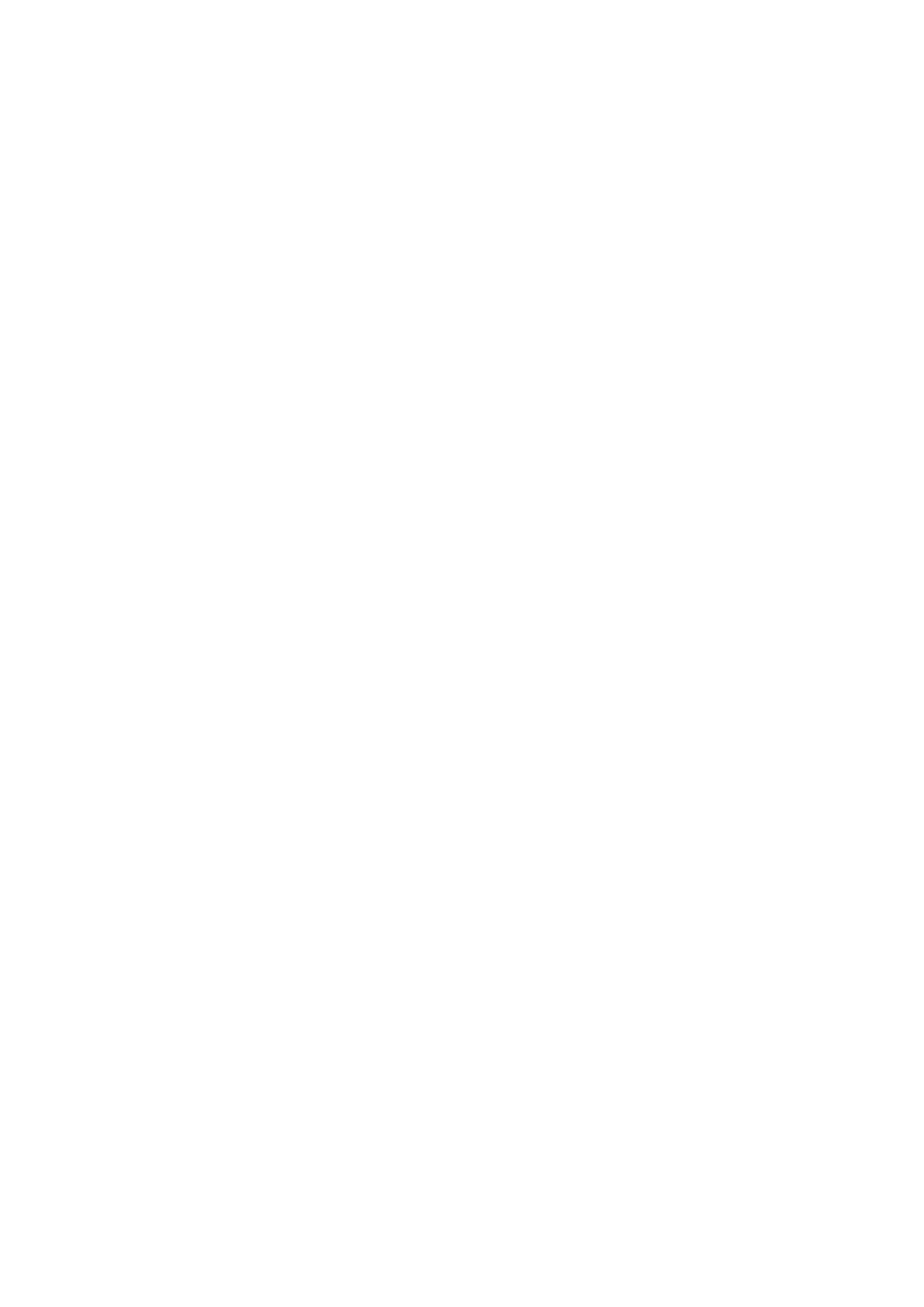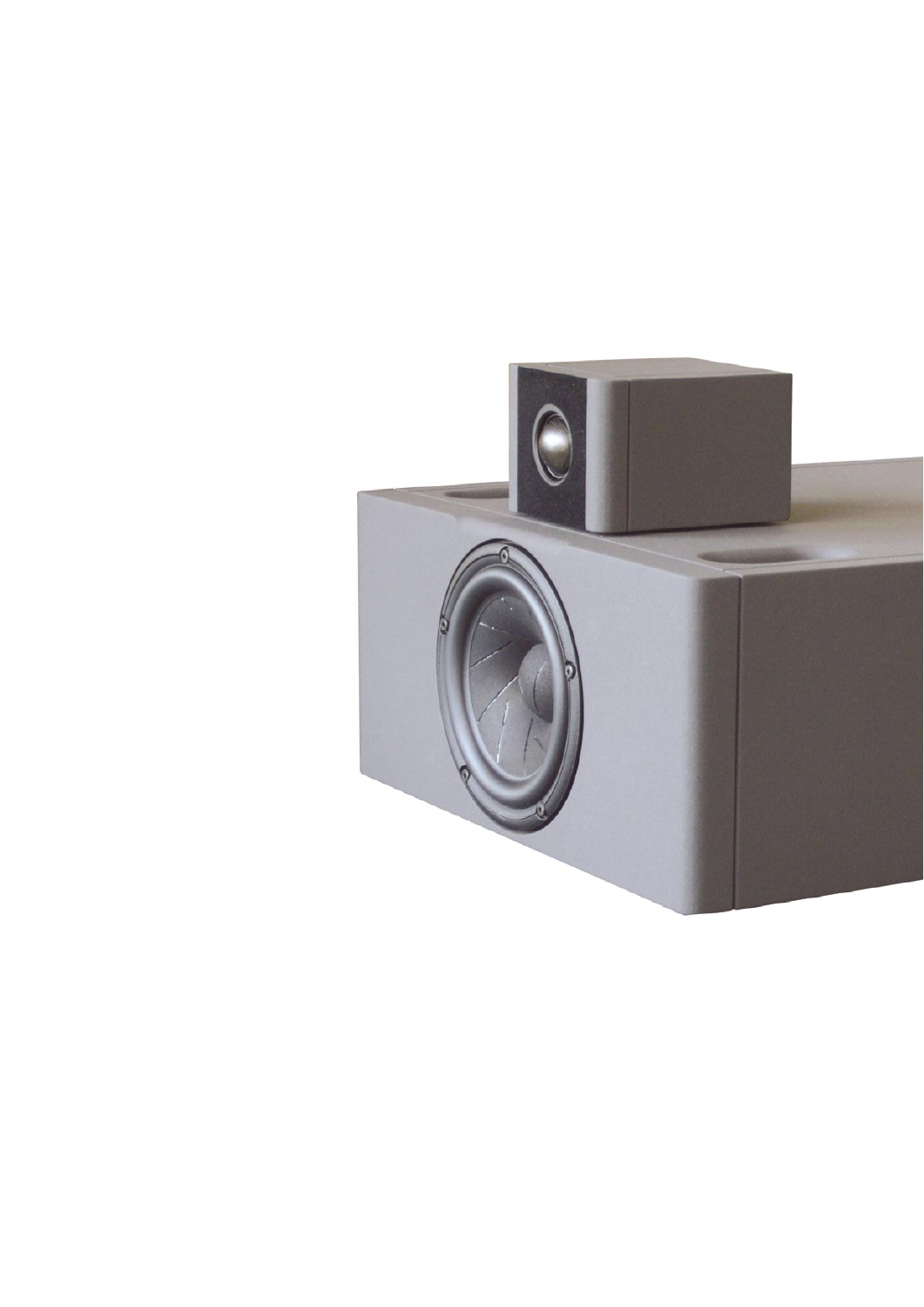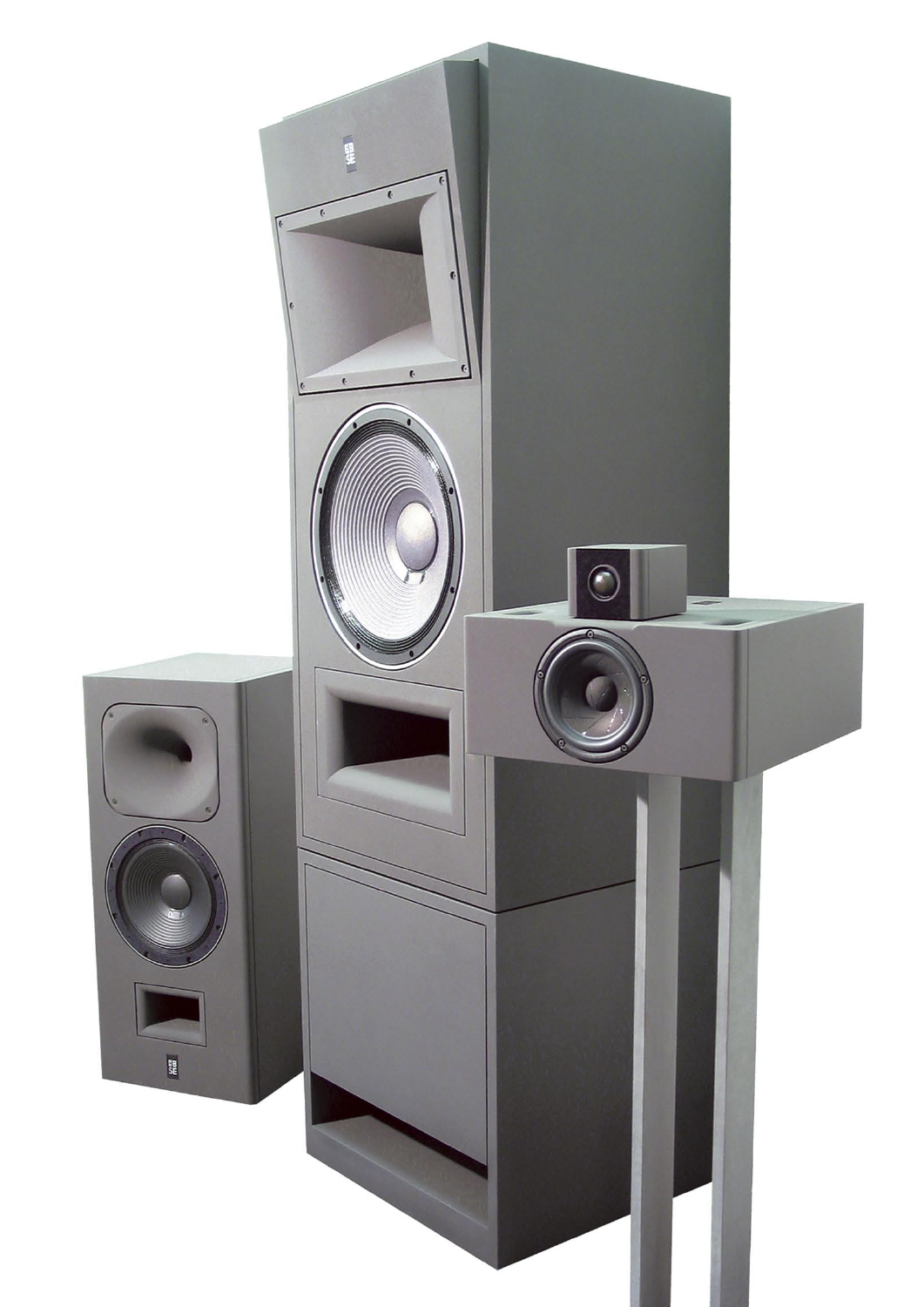#### SE MASTERING STUDIO MONITORS

To meet the highest demands of professional users, the design of SE MASTERING STUDIO MONITORS has been based on a combination of traditional tried and true elements fused with innovative technology. Oriented on the physical ideal of the point source, these passive two-way monitors have been developed for medium and short listening distances: SE-MF-1, SE-MF-2, SE-NF-3.

The consistent optimisation of the monitor's acoustic and mechanical parameters shows itself in the choice of sophisticated fine-precision drivers, the intricate insulation and damping of the housing and the elaborateness of the SE vented box tuning. As a result of the monitor's precisely differentiating electrical filters – developed using measurement and listening tests – the following transmission characteristics were achieved:

| <b>Technical Aspect</b>    | Sound-Aesthetics Aspect |
|----------------------------|-------------------------|
| Wide bandwidth             | Tone colour             |
| High linearity             | Tone colour             |
| Low distortions            | Tone colour             |
| Detailed microdynamic      | Resolution              |
| Stable macrodynamic        | Resolution              |
| Homogenous dispersion      | Spatiality              |
| Few early reflexions       | Spatiality              |
| Optimised group delay time | Spatiality              |

But why choose passive SE MASTERING STUDIO MONITORS in these days of active loudspeakers with analogue or digital controllers?

> Precision mechanics cannot be replaced by electronics. High quality passive filtering outmatches the performance of active-analogue control.

 The optimisation of group delay time is achieved without active-digital control. Power amplifiers can only be compared by means of passive transducers. Innovations in amplifier and controller construction can be incorporated into monitoring systems where passive transducers are used. The solid dimensioning of their electrical and mechanical elements guarantees

acoustic reliability and sustained quality.

For the purest High End Mastering and audiophile listening.

Bern, Switzerland

 $(1.4-1)$ 

Jürgen Strauss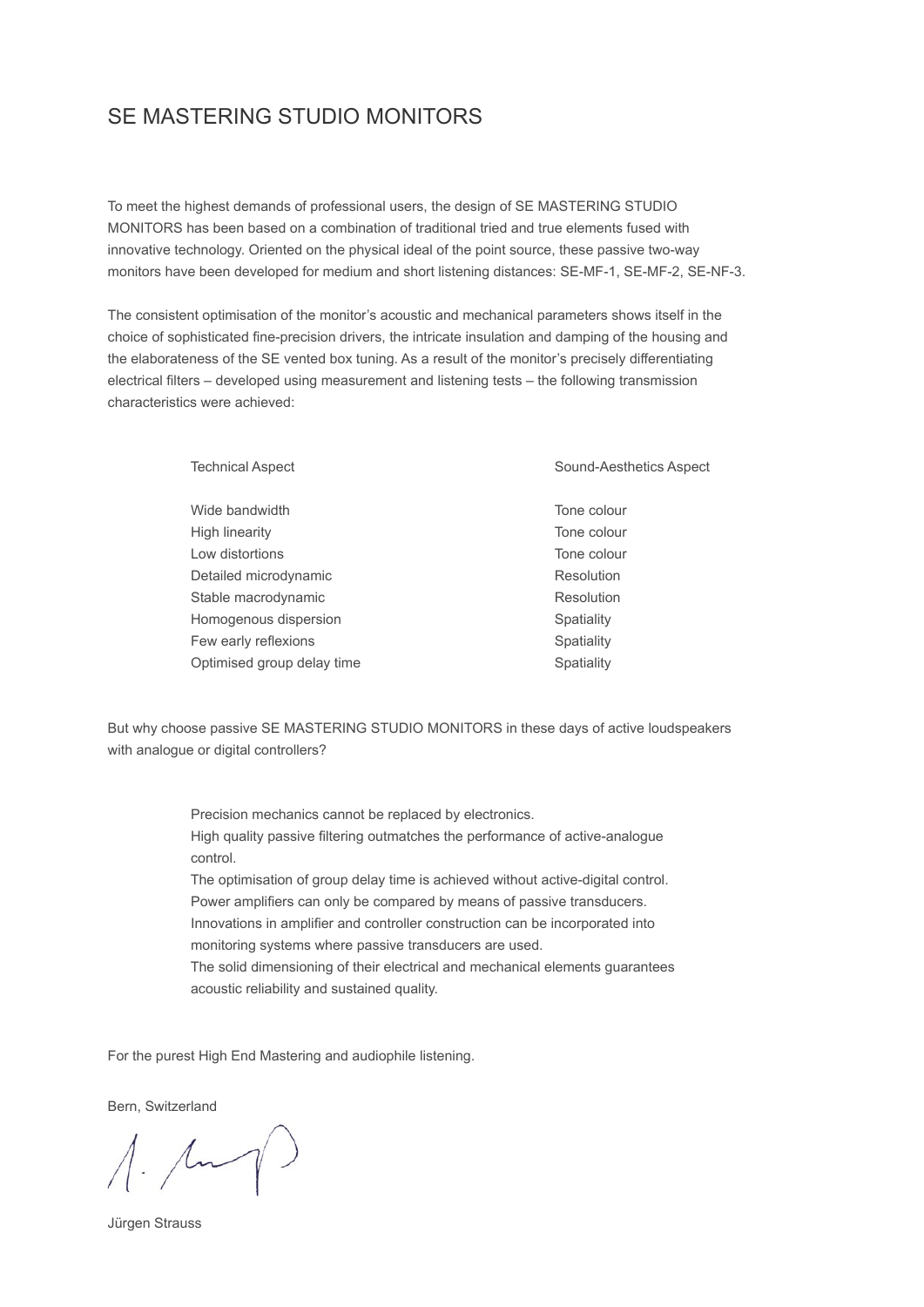## OD<br>SE

#### SE-MF-1

| <b>Drivers</b>      | 1" compression driver, polyester diaphragm,<br>ferrite magnet circuit, constant directivity horn |                                                      |
|---------------------|--------------------------------------------------------------------------------------------------|------------------------------------------------------|
|                     |                                                                                                  | 11" woofer, coated paper cone, AINiCo magnet circuit |
| Sensitivity         | 91 dB / 1 W / 1m                                                                                 |                                                      |
| Impedance           | 8 Ohm                                                                                            |                                                      |
| Power               | <b>150 W RMS</b>                                                                                 |                                                      |
| Frequency range     | 30 Hz - 24 KHz (- 6 dB)                                                                          |                                                      |
| Crossover frequency | 1200 Hz                                                                                          |                                                      |
| <b>Distortion</b>   | THD < 0.5 % (91 dB / 1m / 100 Hz - 10 KHz)                                                       |                                                      |
| Dispersion          | 80° horizontal, 60° vertical                                                                     |                                                      |
| Weight              | 45 kg / 99 lbs                                                                                   |                                                      |
| <b>Dimensions</b>   | height<br>width<br>depth                                                                         | 800 mm<br>362 mm<br>432 mm                           |
| Execution           | nextel anthracite<br>veneer, metal and different colors on demand                                |                                                      |



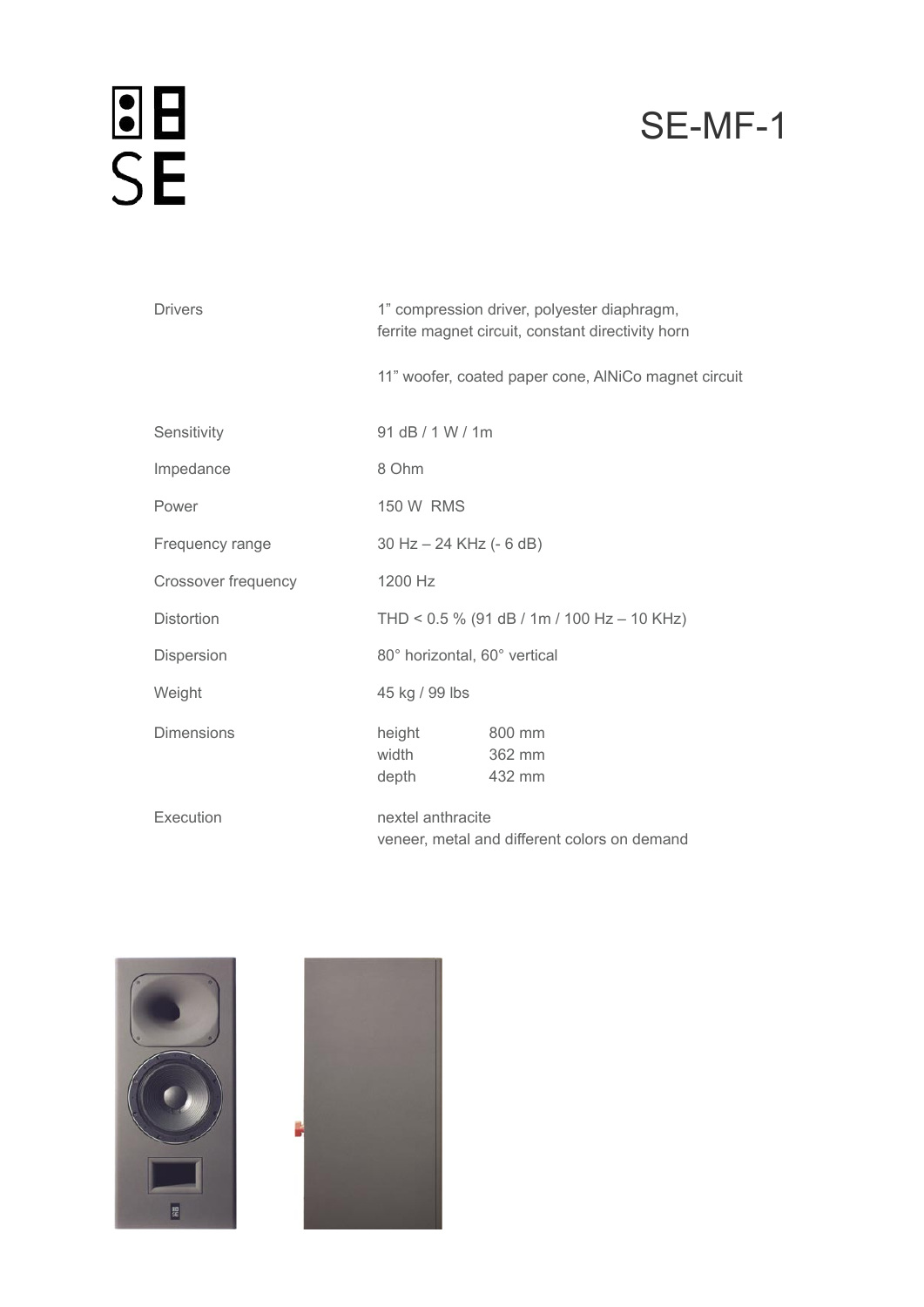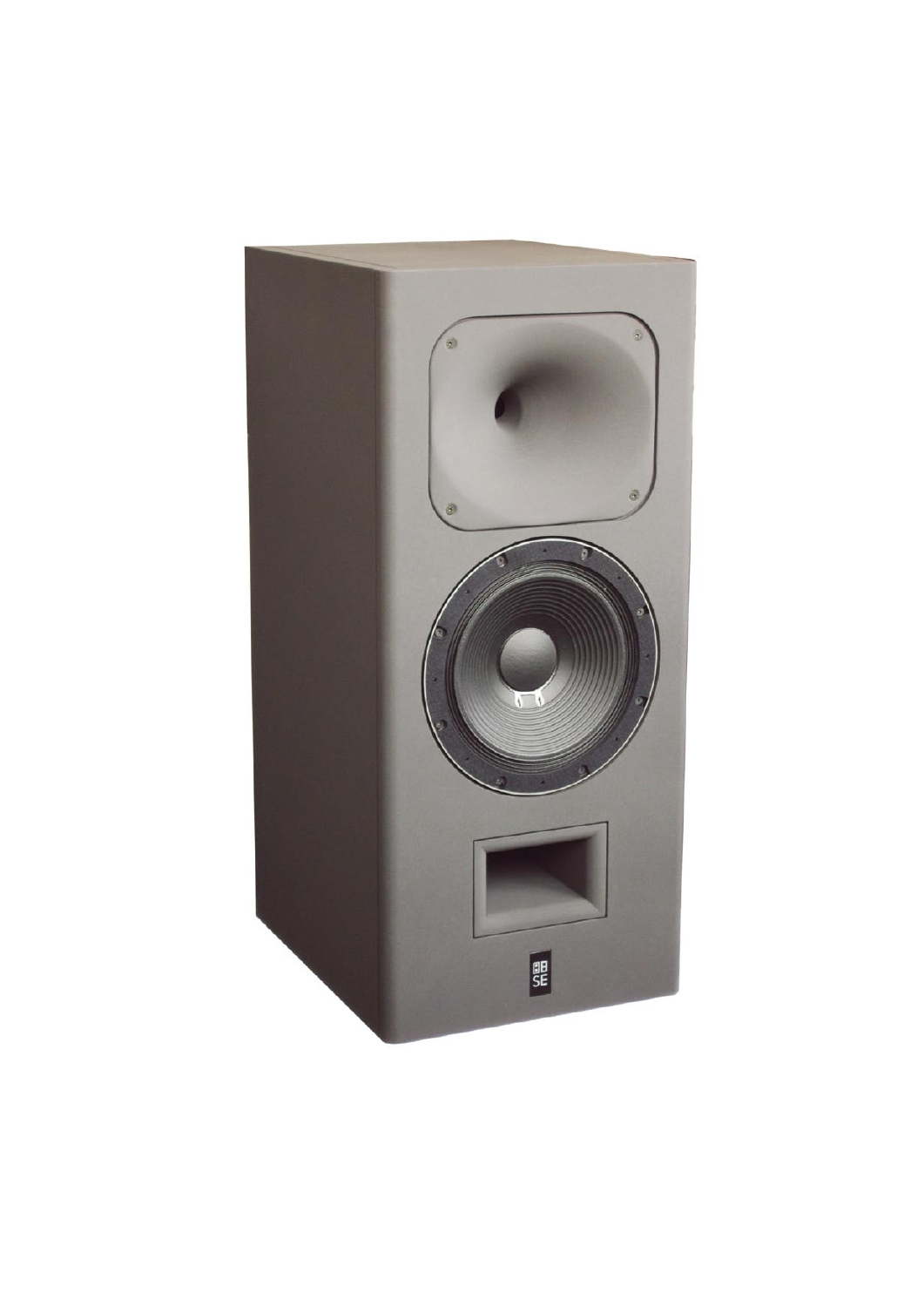## OD<br>SE

### SE-MF-2

| <b>Drivers</b>      | 2" compression driver, aluminium alloy diaphragm,<br>neodymium magnet circuit, constant directivity horn |                                                      |
|---------------------|----------------------------------------------------------------------------------------------------------|------------------------------------------------------|
|                     |                                                                                                          | 15" woofer, coated paper cone, AINiCo magnet circuit |
| Sensitivity         | 95 dB / 1 W / 1m                                                                                         |                                                      |
| Impedance           | 8 Ohm                                                                                                    |                                                      |
| Power               | <b>200 W RMS</b>                                                                                         |                                                      |
| Frequency range     | 25 Hz - 24 KHz (- 6 dB)                                                                                  |                                                      |
| Crossover frequency | 750 Hz                                                                                                   |                                                      |
| <b>Distortion</b>   | THD < $0.5$ % (95 dB / 1m / 100 Hz - 10 KHz)                                                             |                                                      |
| <b>Dispersion</b>   | 90° horizontal, 40° vertical                                                                             |                                                      |
| Weight              | 115 kg / 253 lbs                                                                                         |                                                      |
| <b>Dimensions</b>   | height<br>width<br>depth                                                                                 | 1200 mm<br>530 mm<br>490 mm                          |
| Execution           | nextel anthracite<br>veneer, metal and different colors on demand                                        |                                                      |



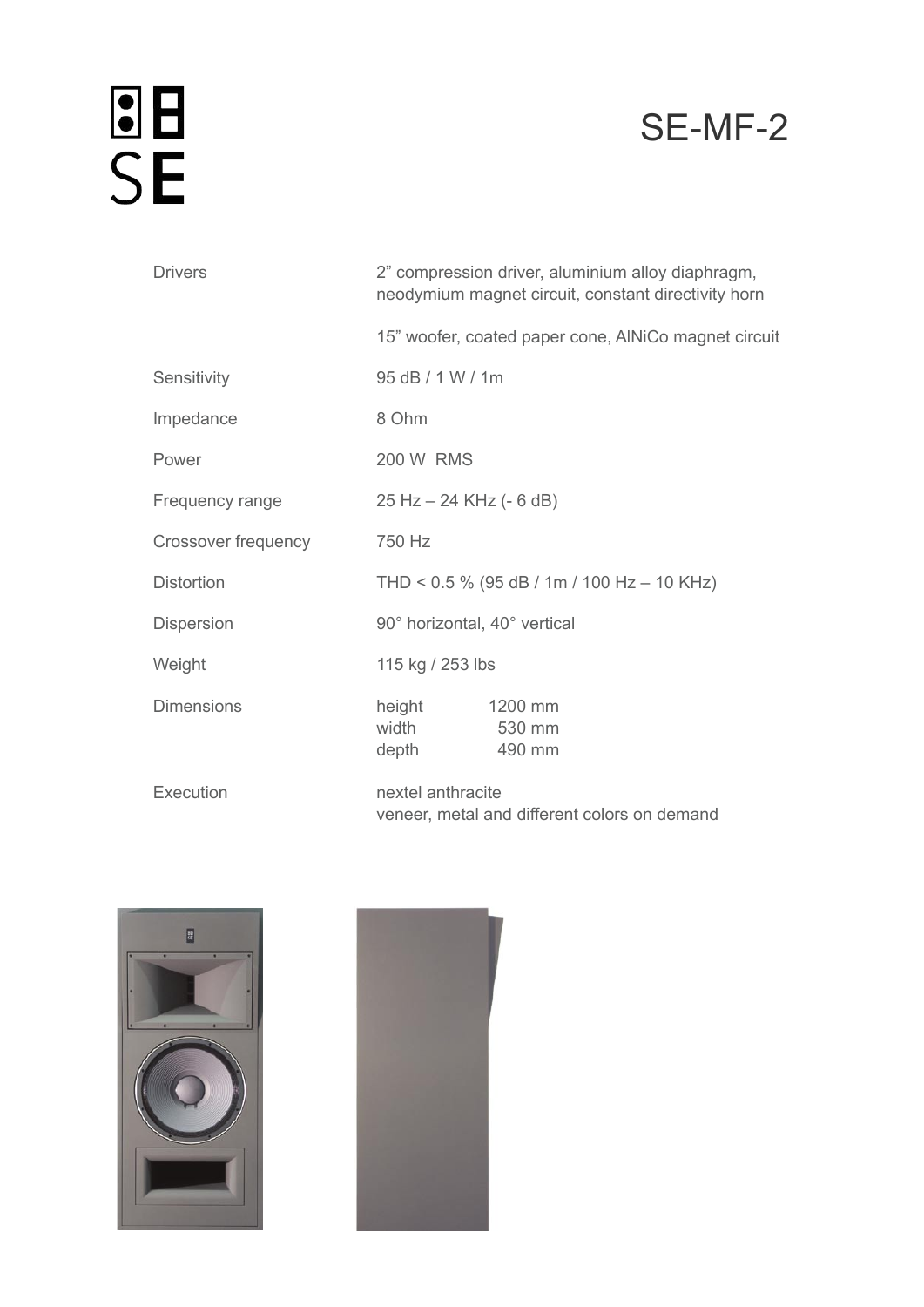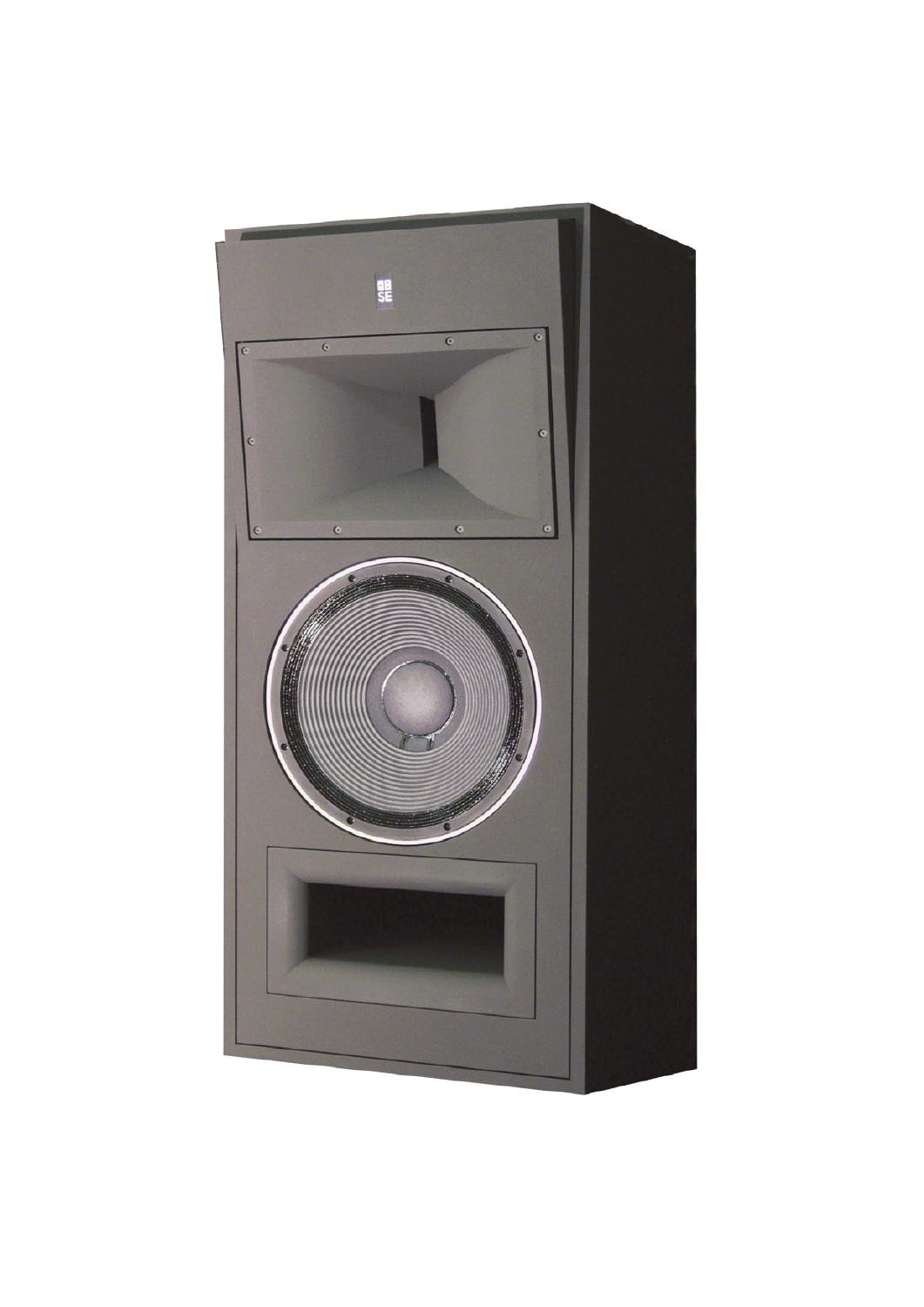## OB<br>SE

### SE-NF-3

| <b>Drivers</b>    | 1" soft dome tweeter, neodymium magnet circuit                    |                                                      |
|-------------------|-------------------------------------------------------------------|------------------------------------------------------|
|                   |                                                                   | 5" woofer, coated paper cone, ferrite magnet circuit |
| Sensitivity       | 85 dB / 1 W / 1m                                                  |                                                      |
| Impedance         | 8 Ohm                                                             |                                                      |
| Power             | 60 W RMS                                                          |                                                      |
| Frequency range   | 38 Hz - 26 KHz (- 6 dB)                                           |                                                      |
| <b>Distortion</b> | THD < $0.5$ % (85 dB / 1m / 100 Hz - 26 KHz)                      |                                                      |
| <b>Dispersion</b> | 100° horizontal, 60° vertical                                     |                                                      |
| Weight            | 10 kg / 22 lbs                                                    |                                                      |
| <b>Dimensions</b> | height<br>width<br>depth                                          | 240 mm<br>350 mm<br>400 mm                           |
| Execution         | nextel anthracite<br>veneer, metal and different colors on demand |                                                      |



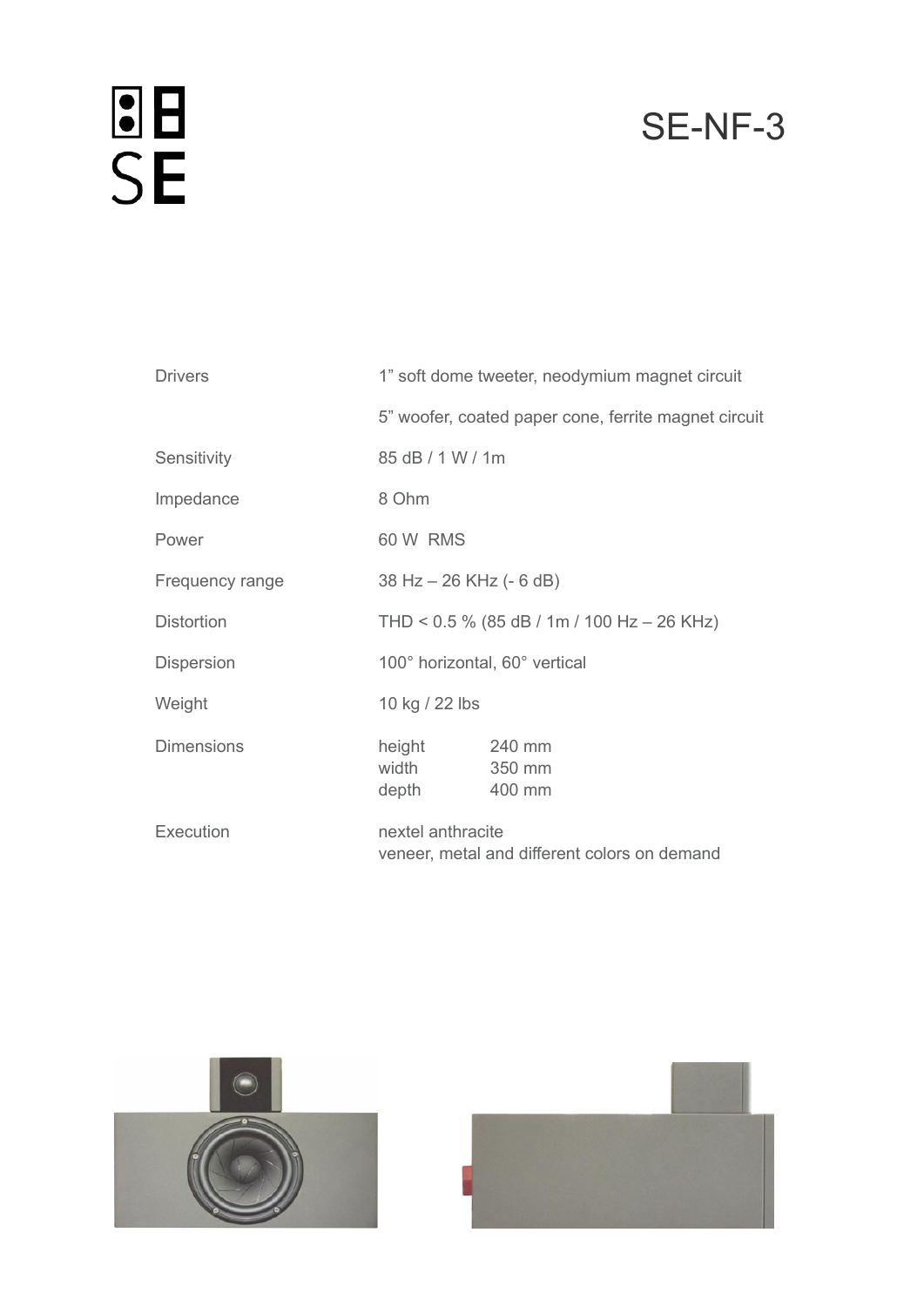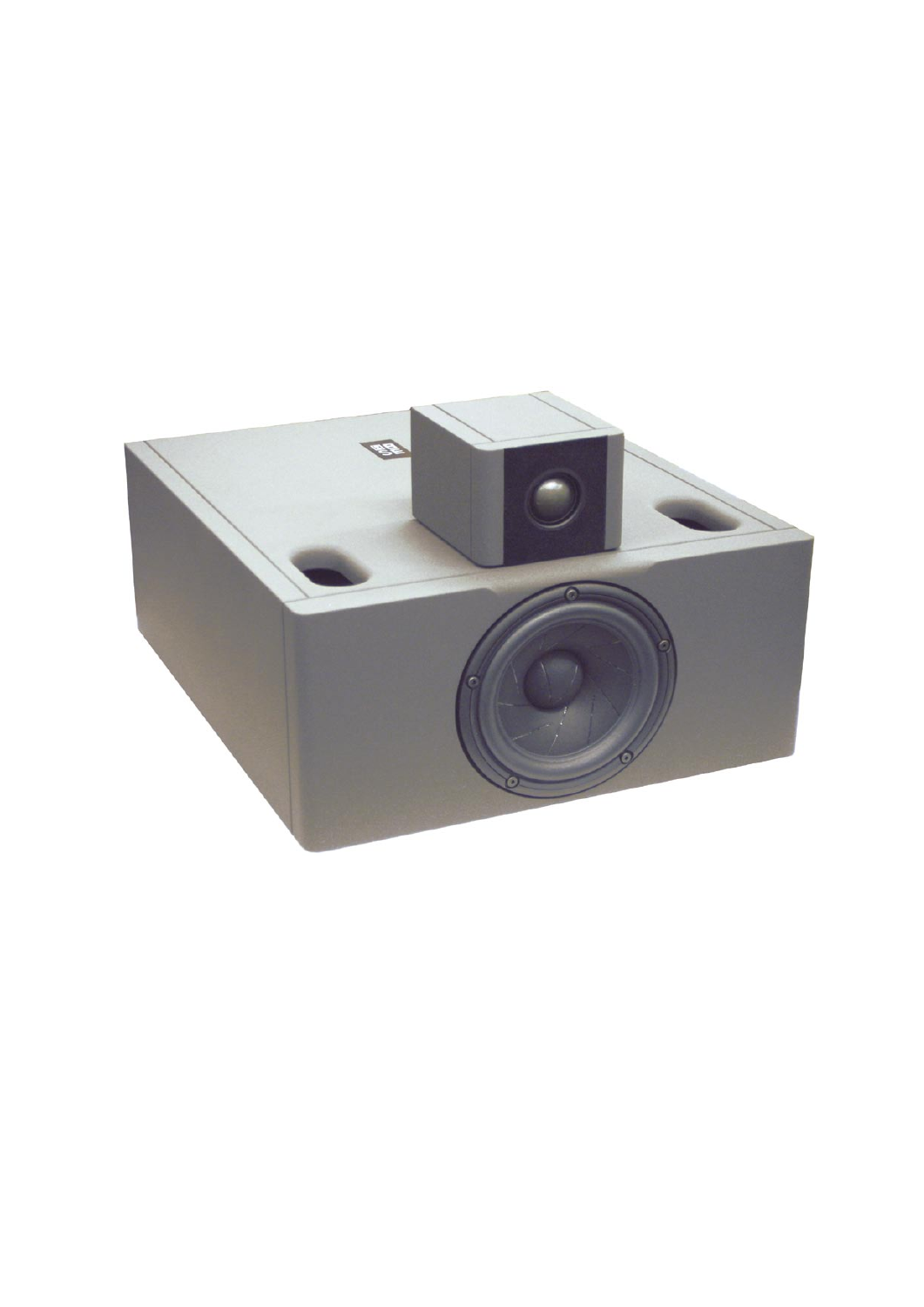

SONY MUSIC STUDIOS / TOKYO, Japan



MO STUDIO / BASEL, Switzerland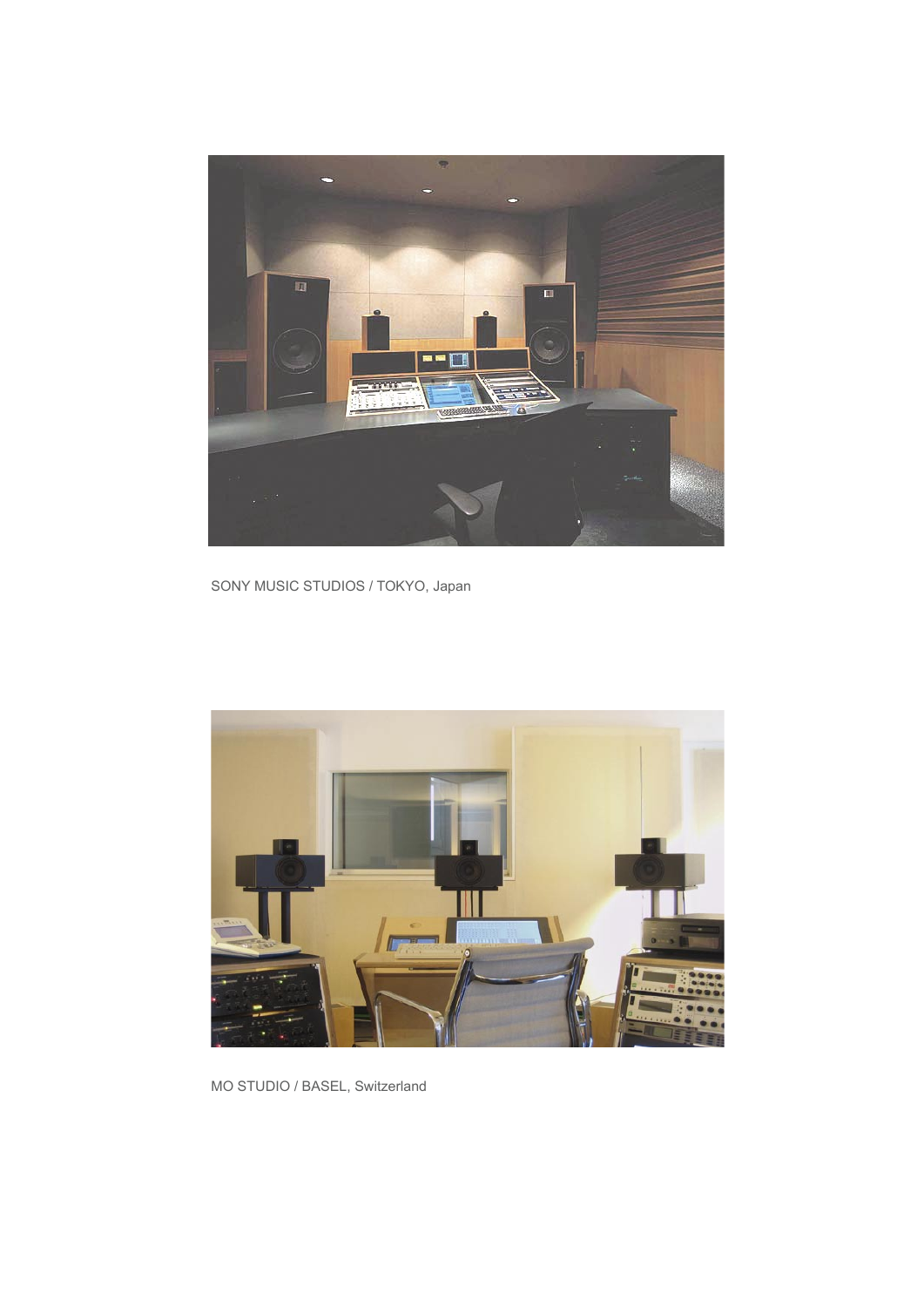The internationally renowned SONY MUSIC STUDIOS / TOKYO make masterings in twelve mastering studios; since 2001 they have been using SE-MF-2 for producing SACDs. The studio's sound engineering team said that "We have never heard such accurate mastering studio monitors".

SONY MUSIC STUDIOS / TOKYO, Japan

"The exceptional phase stability of these monitors yields a truly impressive spatial image; all of the other parameters in a monitor of this size are also incomparable."

Günter Pauler, Pauler Acoustics, Germany

"The uncompromising studio monitors supplied by Jürgen Strauss meet all of my expectations and my customers are very enthusiastic about them. The monitors turn listening to music as well as recording work into real fun."

Jakob Händel, Händel Classic Audio, Germany

"In the area of monitoring, I wanted the very best available on the market for my mixing and mastering studio. I compared the top models of practically every manufacturer against each other and came to the conclusion that the SE-MF-2 is the standard against which other manufacturers should measure themselves."

Daniel Dettwiler, idee & klang, Switzerland

"With SE-NF-3 and SE-MF-2 monitors it is possible to listen deeply to sound images for hours on end, free of stress and without tiring. And to be able to take a step back and gain an overview so superbly makes mastering a real pleasure."

Hans Ulrich, MO STUDIO, Switzerland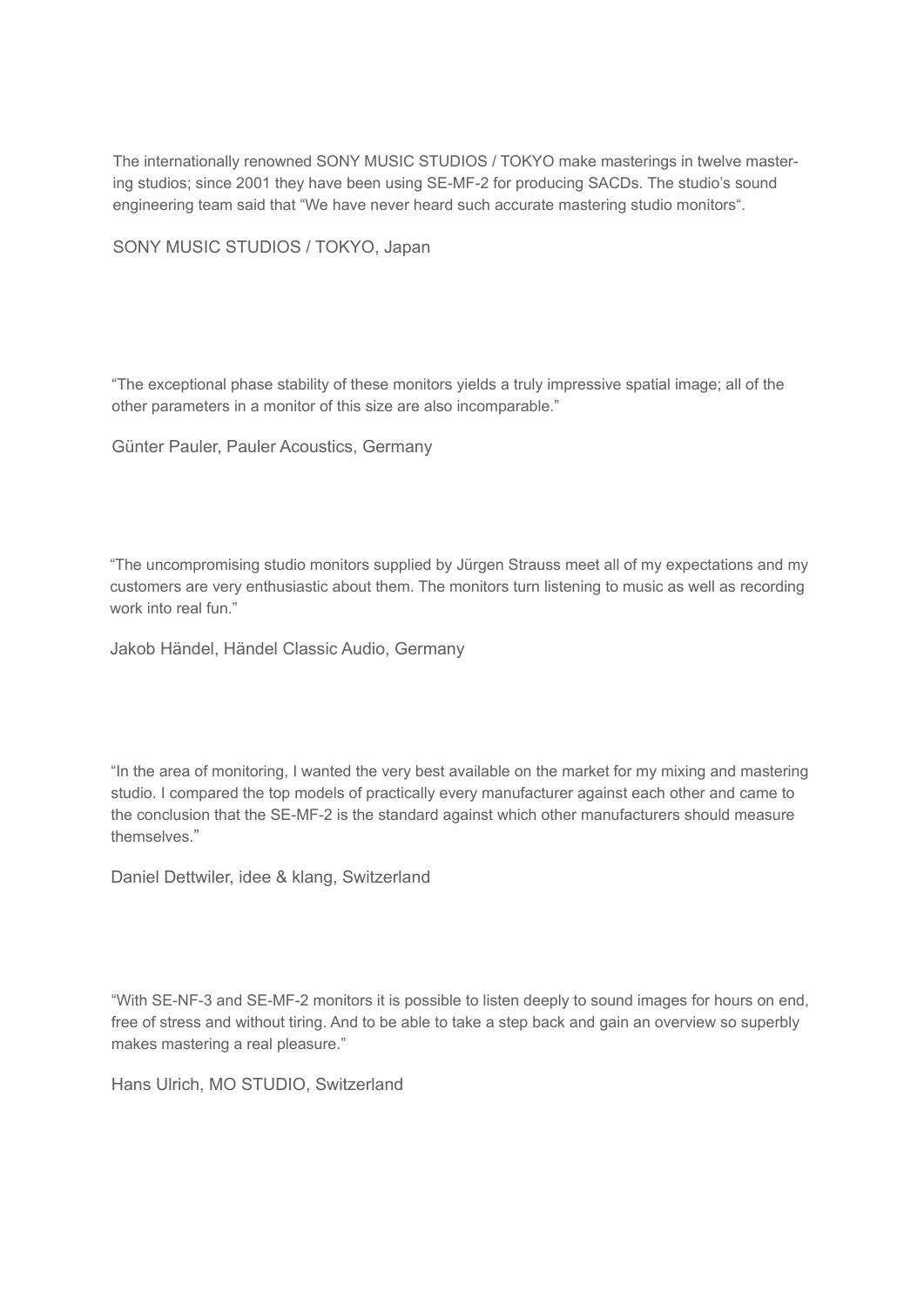